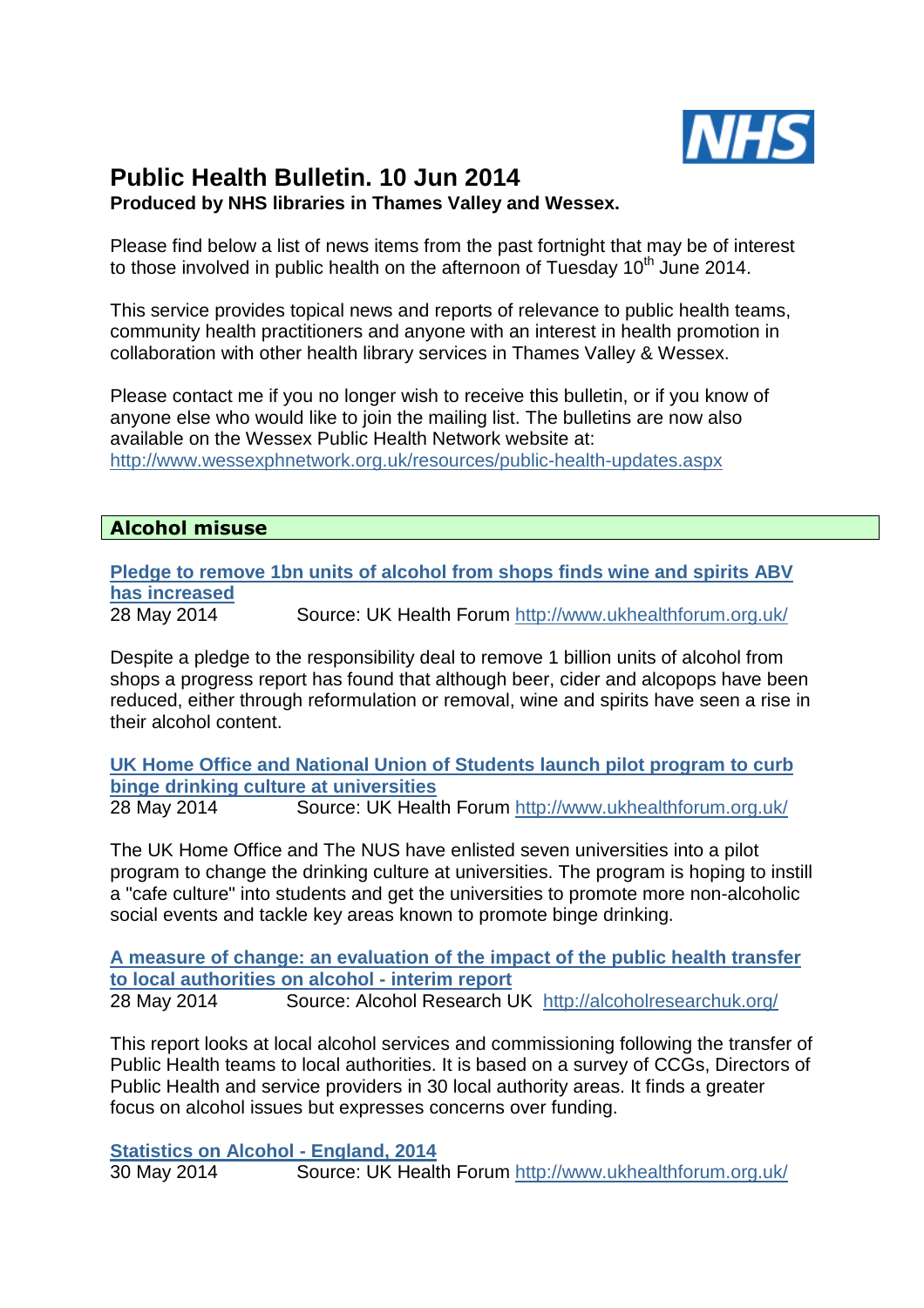This statistical report acts as a reference point for health issues relating to alcohol use and misuse, providing information obtained from a number of sources in a userfriendly format.

**Warnings over demand on emergency services during World Cup tournament**  09 June 2014 Source: Alcohol Concern http://www.alcoholconcern.org.uk Alcohol Concern have release a briefing today about the increasingly entwined relationship between alcohol and football, in advance of the World Cup

# **Chronic conditions**

**Breast cancer gene and smoking is a 'lethal mix'** 02 June 2014 Source: NHS Choices

"Smoking and the breast cancer risk gene BRCA2 combine to 'enormously' increase the chance of developing lung cancer," BBC News reports. The BRCA2 gene, which is known to increase breast cancer risk, appears to also up the risk of lung cancer in smokers.

**Just five sunburns increase your cancer risk** 03 June 2014 Source: NHS Choices

"Five serious sunburns increase the risk of deadly skin cancer by 80%," The Daily Telegraph reports. A US study has found that sun overexposure during the teenage years significantly increases the risk of developing skin cancer in later life.

**New Commissioning for Value focus packs to help improve cardiovascular disease commissioning**

30 May 2014 Source: Public Health England https://www.gov.uk/government/organisations/public-health-england PHE's National Cardiovascular Intelligence Network (NCVIN) has published Cardiovascular Disease (CVD) focus packs as part of Commissioning for Value, a collaborative project between PHE, NHS Right Care and NHS England.

**Blood pressure and incidence of twelve cardiovascular diseases: lifetime risks, healthy life-years lost, and age-specific associations in 1•25 million people** 

31 May 2014 Source: The Lancet This study analysed the associations of blood pressure with 12 different presentations of CVD and estimated the lifetime risks (up to 95 years of age), and CVD-free life-years lost adjusted for other risk factors at index ages 30, 60, and 80 years.

**Greater risk of heart disease in women with diabetes than men**  28 May 2014 Source: UK Health Forum http://www.ukhealthforum.org.uk/

Researchers from Cambridge University and others have found that women with type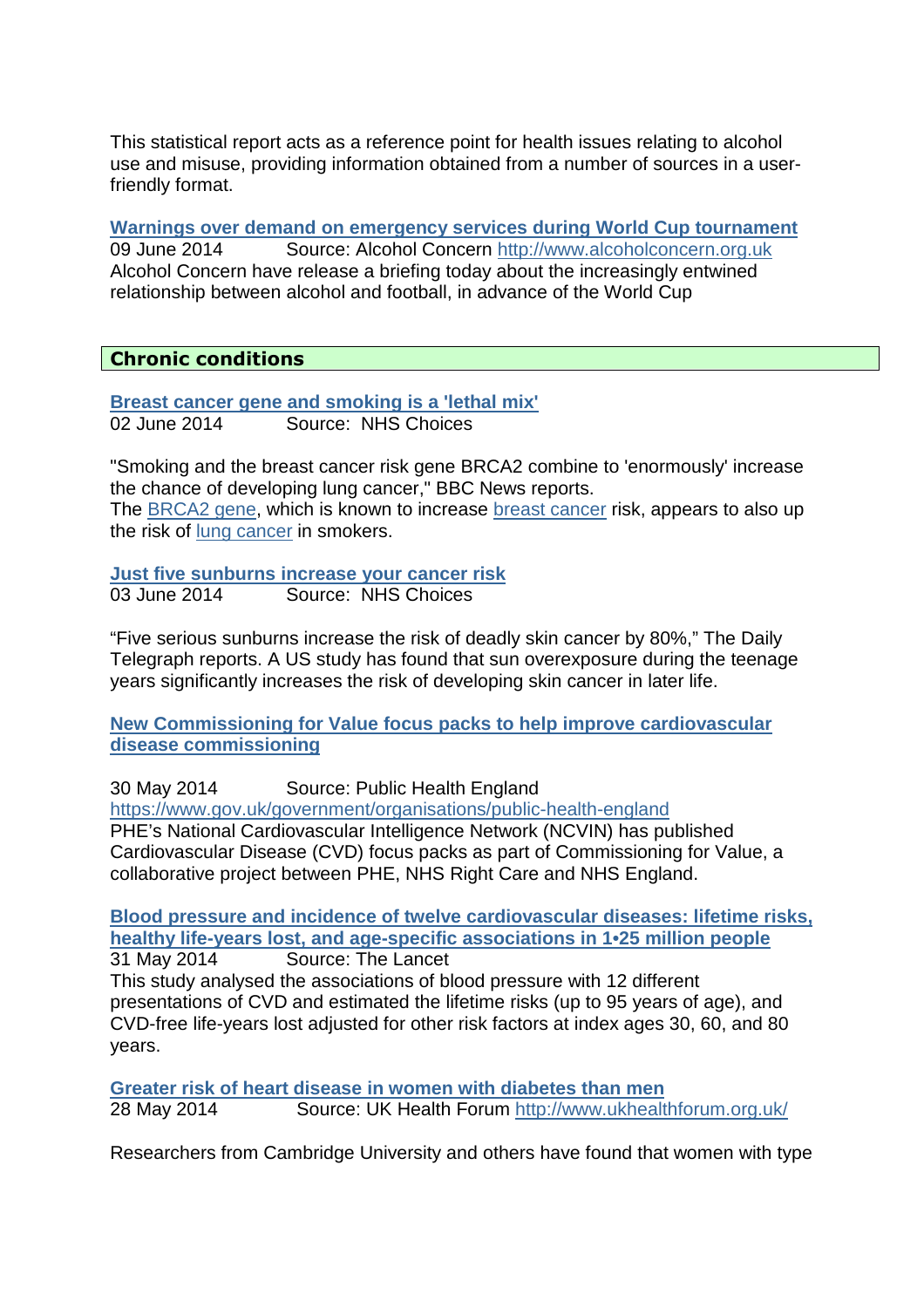2 diabetes are 44 per cent more likely to develop heart disease than men with the same condition.

**Thinking Ahead - Diabetes Week 2014 - i Can** 31 May 2014 Source: UKMi

THINKING AHEAD is a resource document for specific health events and seasonal conditions that may have a public health impact. This edition is for Diabetes Week 8th - 14th June 2014

#### **Communicable diseases**

**PHE provides MERS warning posters to airports** 30 May 2014 Source: Public Health England https://www.gov.uk/government/organisations/public-health-england

Public Health England (PHE) is providing two posters to major UK airports to warn about the risks of Middle East respiratory syndrome coronavirus (MERS-CoV). The first poster gives general advice for travellers to the Middle East, while the second issues advice for travellers returning to the UK.

#### **Diet & nutrition**

**Which? finds ready meals contain shocking levels of sugar**  27 May 2014 Source: UK Health Forum http://www.ukhealthforum.org.uk/

Which? has compared 17 own brand and branded ready meals and found that some contained more than double the WHO recommend daily intake of sugar. Which? has said that these findings fly in the face of the Responsibility Deal which many of the brands and own brand producers have signed up to to help reduce consumers intake of salt, sugar and fat.

**British Nutrition Foundation - National Pupil Survey 2014 - UK Survey Results**  03 Jun 2014 Source: UK Health Forum http://www.ukhealthforum.org.uk/

The purpose of the National Pupil Survey was to find out what children and young people know about healthy eating, cooking and where food comes from. It also asked their opinion on a number of food related aspects, as well as some questions about food/drink consumption and their activity level. The survey results are based on what children reported

#### **Cadbury to cap calories in chocolate bars**

04 Jun 2014 Source: UK Health Forum http://www.ukhealthforum.org.uk/

Cadbury has pledged to reduce all their individual person bars to below 250 calories with the complete phasing out of their "bar and a half" products. Cadbury, along with Sainsbury's, Kraft Foods, Nestle, Tate & Lyle and Unilever, has signed up to the government's anti-obesity pledge to reduce the amount of calories in their products.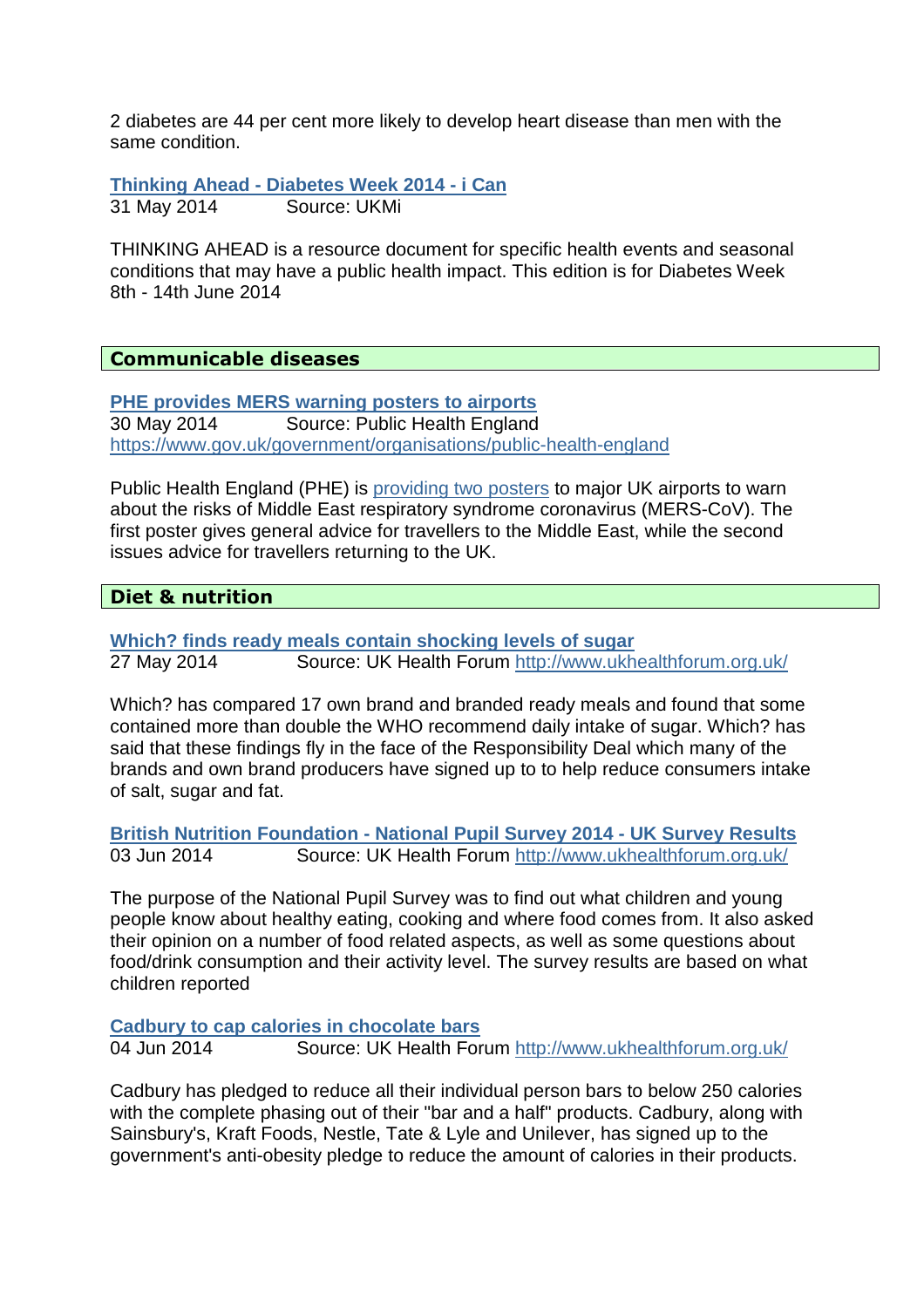**Policy recommendations for promoting healthy sustainable diets in the UK**  04 Jun 2014 Source: UK Health Forum http://www.ukhealthforum.org.uk/

Eating Better is calling for action by governments, the food industry and all those who can make a difference to help people move towards eating less meat and more plantbased food. They believe this is better for us, and the planet, as part of a vital task of creating healthy sustainable and fair food and farming systems.

**'Tomato in a pill' for heart disease** 09 June 2014 Source: www.bbc.co.uk

Taking a daily pill that contains an important extract from tomatoes could help keep heart disease at bay, say scientists.

# **Disability**

**Adults with Disabilities - Physical activity is for everybody**  28 May 2014 Source: UK Health Forum http://www.ukhealthforum.org.uk/

More than 21 million US adults 18-64 years of age have a disability. These are adults with serious difficulty walking or climbing stairs; hearing; seeing; or concentrating, remembering, or making decisions.

# **Drug Misuse**

**European Drug Report out today — Europe's drugs problem 'increasingly complex'**

27 May 2014 Source: EMCDDAhttp://www.emcdda.europa.eu/

Europe's drugs problem is becoming increasingly complex with new challenges emerging that raise concerns for public health. This is according to the European Drug Report 2014: Trends and developments released today by the EU drugs agency (EMCDDA) **i**n Lisbon.

**EU drugs agency places six topics in the spotlight with new online analyses** 27 May 2014 Source: EMCDDAhttp://www.emcdda.europa.eu/

The EU drugs agency (EMCDDA) releases today alongside its European Drug Report 2014: Trends and developments**,** six new additions to its Perspectives on drugs (PODs) series. This latest selection of online, interactive analyses provides a state-of-the-art review of key aspects of the European drug situation.

**Cannabis can damage lives, researchers argue**

09 Jun 2014 Source: NHS Choices

"Smoking marijuana as a teenager lowers IQ for life, scientists warn," the Mail Online reports.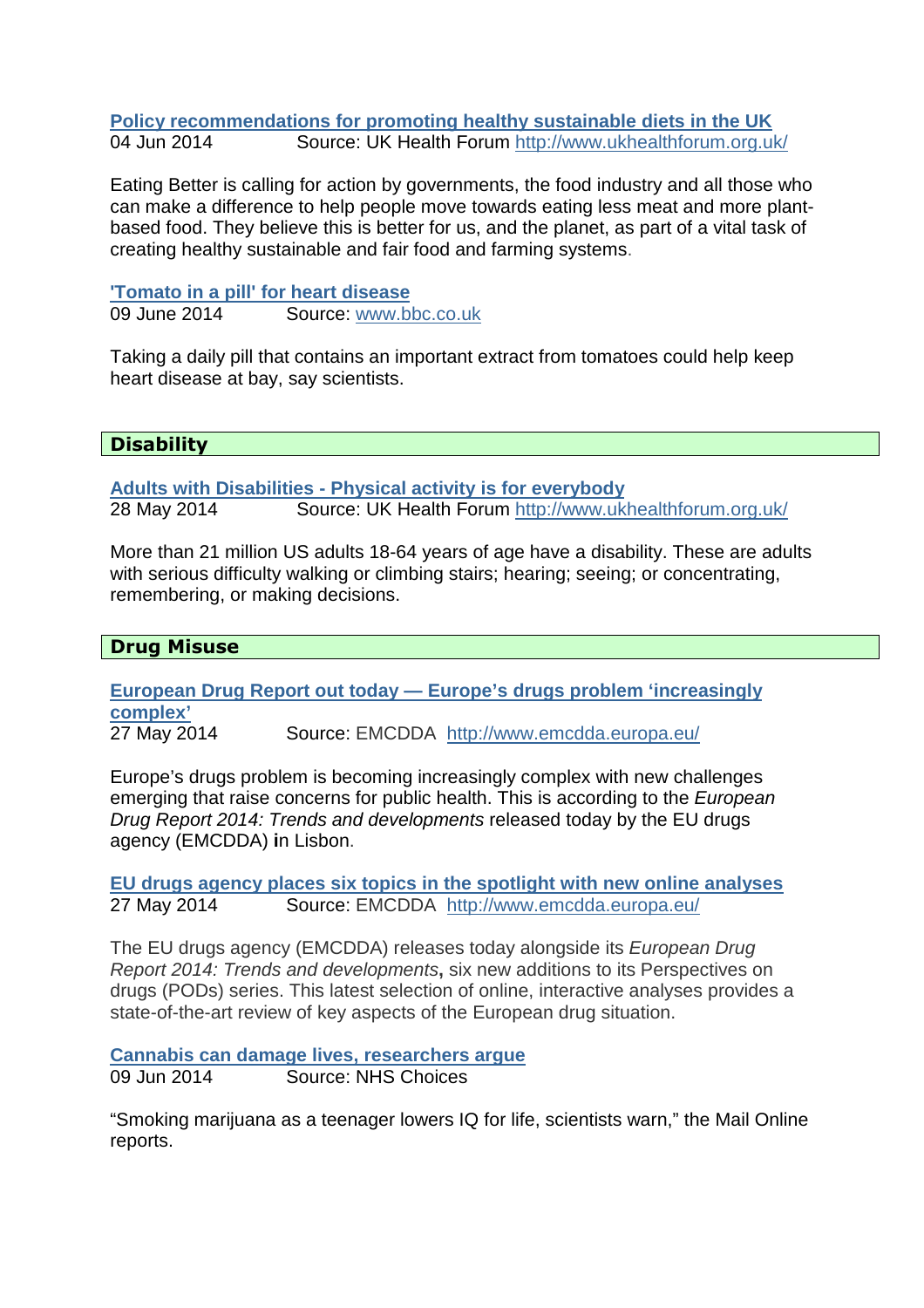# **Environmental health**

**Public health and landscape: creating healthy places**  29 May 2014 Source: UK Health Forum http://www.ukhealthforum.org.uk/

In April 2013, responsibility for public health moved from the NHS in England to local authorities. The Landscape Institute was inspired by this change to look at the promotion of public health across the whole of the UK. Their challenge was to answer the question: can landscape help create healthy places? They believe that the evidence in this publication and especially the projects that they describe, provide a clear and positive answer.

**Air pollution linked to irregular heartbeat and lung blood clots** 05 June 2014 Source: NHS Choices

"Air pollution is linked to increased risk of developing an irregular heartbeat and blood clots in the lung," BBC News reports

#### **Health protection**

**Press release: Child flu vaccine pilot has positive impact**

https://www.gov.uk/government/organisations/public-health-england 06 June 2014 Source: Public Health England Initial results of the uptake and impact of the child flu vaccine pilot programme launched last year by Public Health England (PHE) are encouraging, according to an article published in Eurosurveillance.

# **Health services administration**

**NHS Health Check up by 9.5% in 2013 to 2014** 28 May 2014 Source: Public Health England https://www.gov.uk/government/organisations/public-health-england

More people than ever before are accepting the offer to attend an NHS Health Check according to new figures from Public Health England (PHE).

**Complaints statistics on all adult social care providers published for first time** 29 May 2014 Source: CQC http://www.cqc.org.uk/

For the first time the Local Government Ombudsman (LGO) has published its complaints statistics for local authorities and private social care providers in a report issued on Wednesday 28 May.

**Specialist palliative care services lead to more deaths at home** 03 June 2014 Source: Public Health England https://www.gov.uk/government/organisations/public-health-england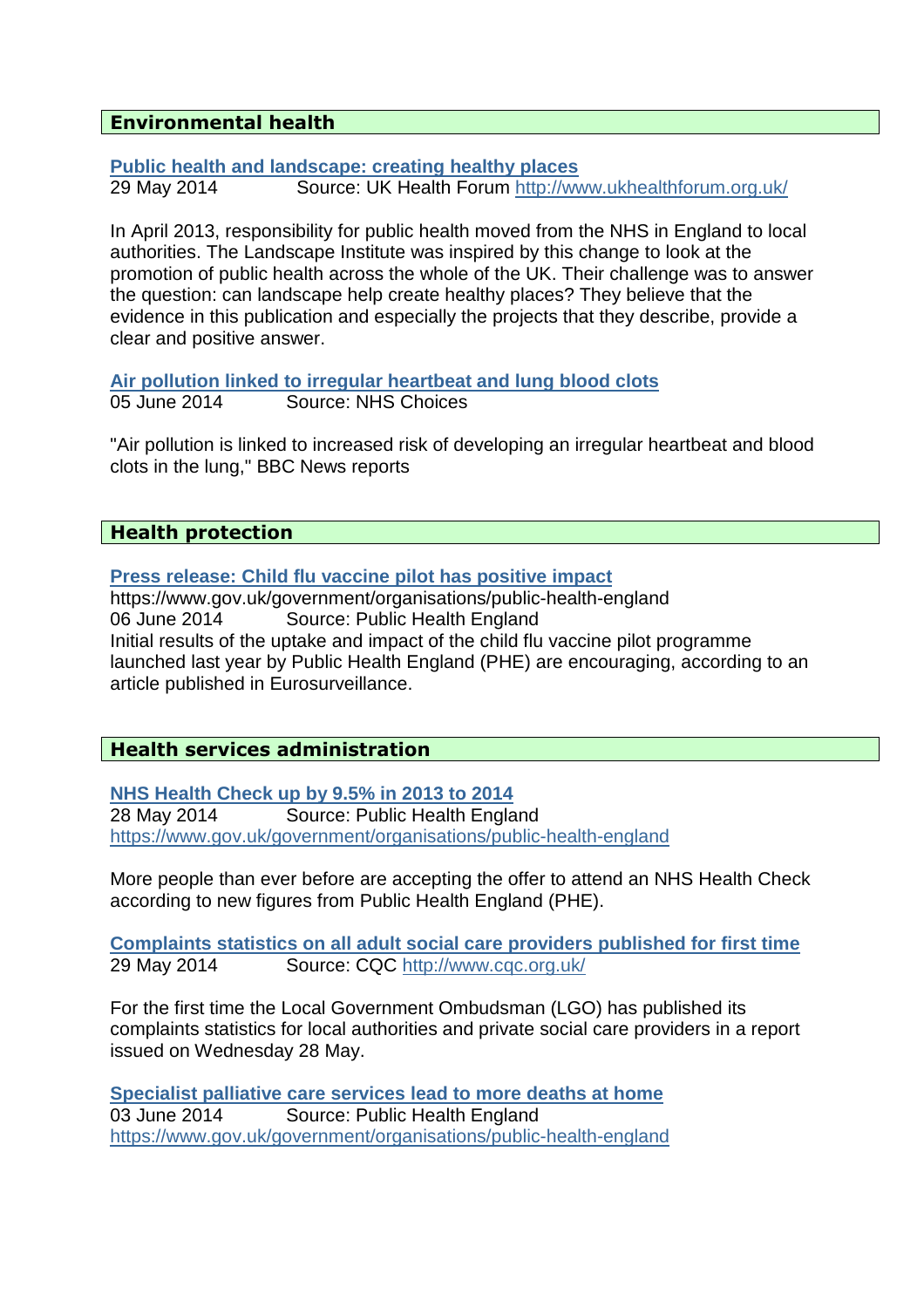Specialist palliative care services in the community are continuing to lead to more people being able to die at home, according to a new report from the National Council for Palliative Care (NCPC) and Public Health England (PHE).

**Mapping health and wellbeing boards' priorities**

04 June 2014 Source: Local Government Association http://www.local.gov.uk

An interactive map highlighting the priorities of all health and wellbeing boards across England is now available.

**Teenagers with complex health needs lack support as they approach adulthood** 8 June 2014 Source: CQC http://www.cqc.org.uk/

The findings from our recent review show that young people with complex health needs do not always receive the necessary care and support when they move on to adult care services

# **Infant & child health**

**You can train a toddler to eat veggies, study claims** 02 June 2014 Source:NHS Choices

"Children can learn to eat new vegetables if they are introduced regularly before the age of two," BBC News reports. A new study suggests that the key is to introduce them 'early and often'.

**Update on investigation into Bacillus cereus infections: 6 June 2014** 06 June 2014 Source: Public Health England https://www.gov.uk/government/organisations/public-health-england

Public Health England (PHE) can report that 3 further cases of blood poisoning (septicaemia) in babies being treated in neonatal intensive care units in England, have been identified after looking back at clinical records. These babies received the potentially affected batches of intravenous liquid before Tuesday 3 June, when the affected stock expired. This takes the total number of cases to 21, with 1 death.

# **Men's health**

**Watching porn associated with male brain shrinkage** 30 May 2014 Source: NHS Choices

"Viewing porn shrinks the brain," reports the Daily Mail.

**Cannabis and sunshine may damage sperm quality** 05 June 2014 Source: NHS Choices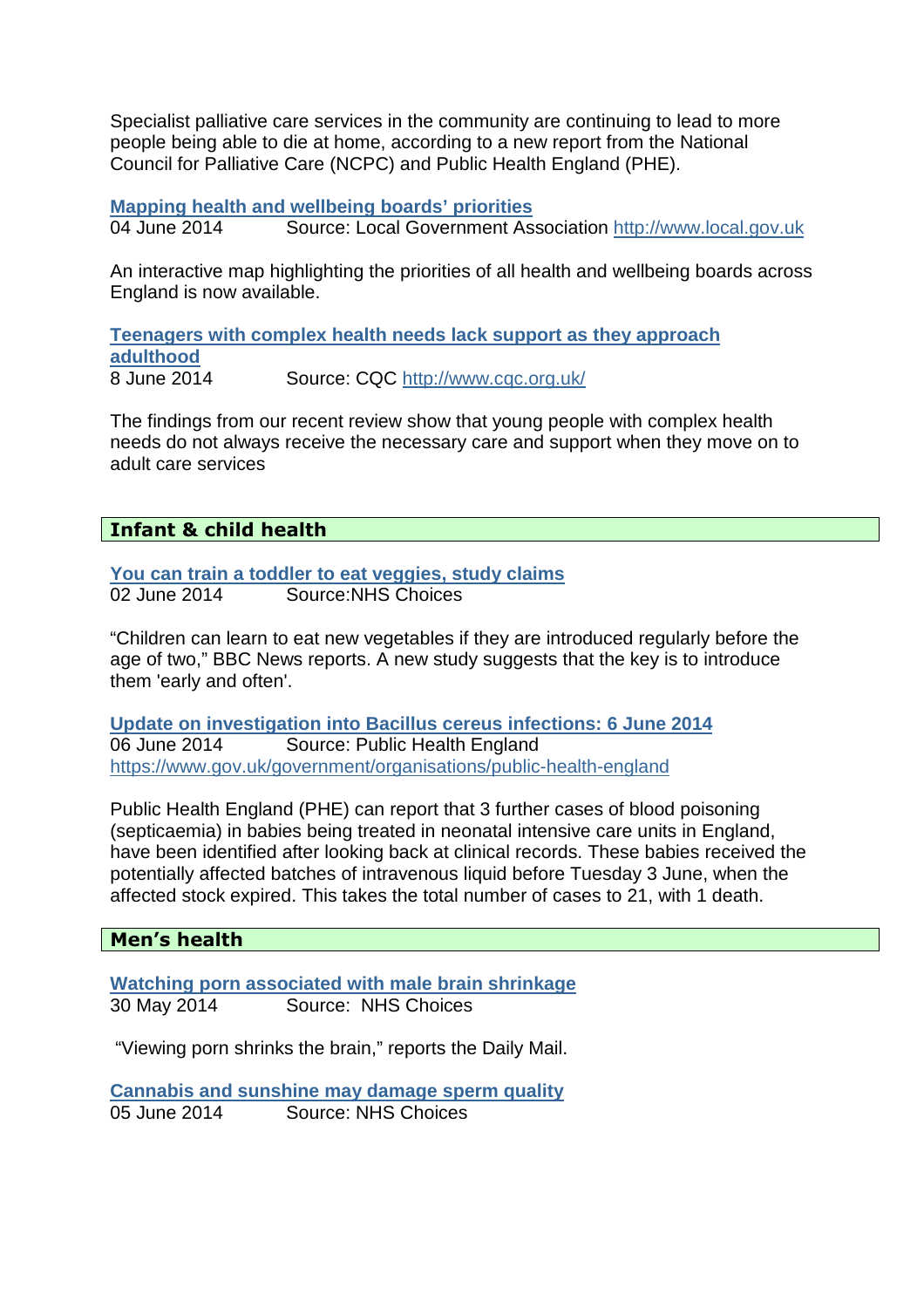''Cannabis doubles younger men's risk of infertility, study finds,'' reports The Independent. The same study also found a drop in sperm quality during the summer months.

**Concern over phone 'sperm threat'** 10 June 2014 Source www.bbc.co.uk

More research is needed into the risks of mobile phones on sperm counts, warn researchers.

# **Mental health**

**Serious mental illnesses reduces life expectancy by 10 to 20 years**  27 May 2014 Source: UK Health Forum http://www.ukhealthforum.org.uk/

Researchers from Oxford University have found that serious mental illness can reduce a person's life expectancy by 10 to 20 years, the equivalent to or worse than being a heavy smoker. Every mental health illness has different life expectancy reduction with bipolar disorder resulting in a nine to 20 year reduction while recurrent depression was a much narrow time frame of seven to 11 years. Many of these illnesses if caught early can be treated and this could help in reducing the number of early deaths.

**How much do household income and spending matter to personal well-being?**  04 Jun 2014 Source: UK Health Forum http://www.ukhealthforum.org.uk/

The latest analysis from ONS shows that both household income and spending matter to personal well-being, but spending has a greater effect on how we feel about our lives. The analysis looks at how household income and spending affect personal well-being, after taking many other possible influences on well-being into account

# **Obesity**

**Weight loss at any point doing adulthood can yield health benefits**  27 May 2014 Source: UK Health Forum http://www.ukhealthforum.org.uk/

Research conducted since 1946 has found that losing weight at any point during adulthood can improve cardiovascular health. The lead author of the study Professor John Deanfield from University College London believes that the data recorded during the 60 year study shows strong evidence that weight loss at any point during their adult life helped improve long-term cardiovascular health

#### **Intervention Atlas**

28 May 2014 Source: UK Health Forum http://www.ukhealthforum.org.uk/

World Obesity Federation has created an atlas of Europe with all the intervention projects and programs in each country. The programmes included are those involving diet improvement and/or physical activity.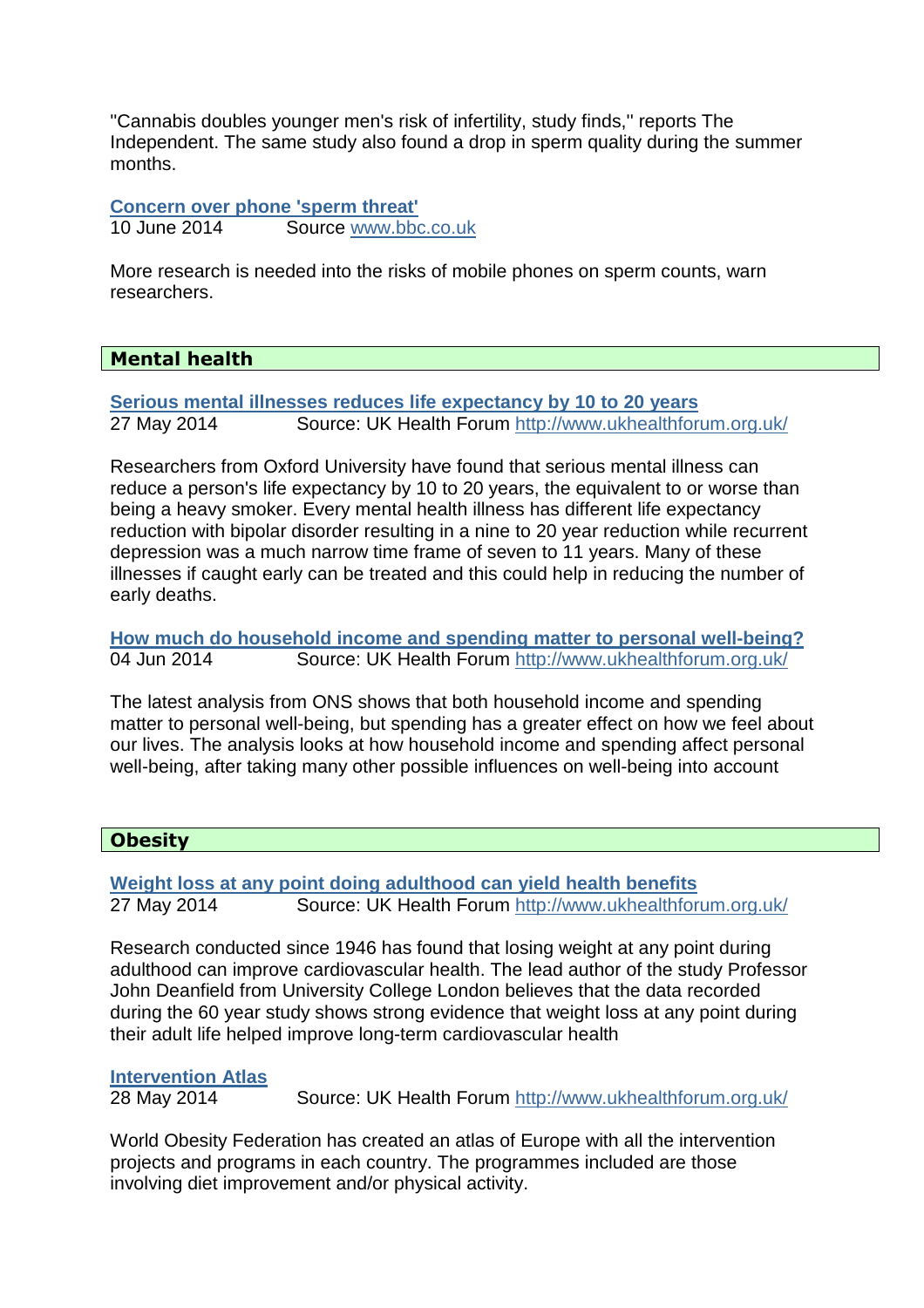#### **Birmingham city council places ban on takeaway outlets**

29 May 2014 Source: UK Health Forum http://www.ukhealthforum.org.uk/

With 64 per cent of people in the city of Birmingham overweight, obese or morbidly obese the city council placed a ban on fast food outlets in March 2012. In that time 15 takeaway shops have been refused planning permission.

**FTO 'fat gene' may make people more impulsive**  29 May 2014 Source: NHS Choices

"Carriers of the FTO gene are more likely to succumb to impulsive hunger pangs and prefer high-calorie foods," the Mail Online reports.

#### **Obesity Update**

30 May 2014 Source: UK Health Forum http://www.ukhealthforum.org.uk/

The majority of the population, and one in five children, are overweight or obese in the OECD area. A nearly tenfold variation in rates of obesity and overweight is observed across OECD countries.

**Is sleeping in a light room linked to obesity?** 30 May 2014 Source: NHS Choices

"Sleeping in a room with too much light has been linked to an increased risk of piling on the pounds," BBC News reports. The news comes from a study that assessed self-reported sleeping habits and body weight measurements in a group of women at a single point in time.

**Less likely to be obese if children eat with their families at breakfast**  02 Jun 2014 Source: UK Health Forum http://www.ukhealthforum.org.uk/

Researchers from the University of Adger in Norway have found that families who ate breakfast together were more likely to have children who were not obese. Looking at nearly 8000 children in eight countries, the researchers believe that mealtimes spent together ensured parent's would provide healthier meals.

#### **Older people**

**Centenarians are outliving 'lifestyle' diseases** 04 June 2014 Source: NHS Choices

"Centenarians have found a way to beat the common diseases of old age," BBC News reports. A UK study found that the over-100s are less likely to die of diseases associated with lifestyle and more likely to die from infections such as pneumonia.

**Physical activity**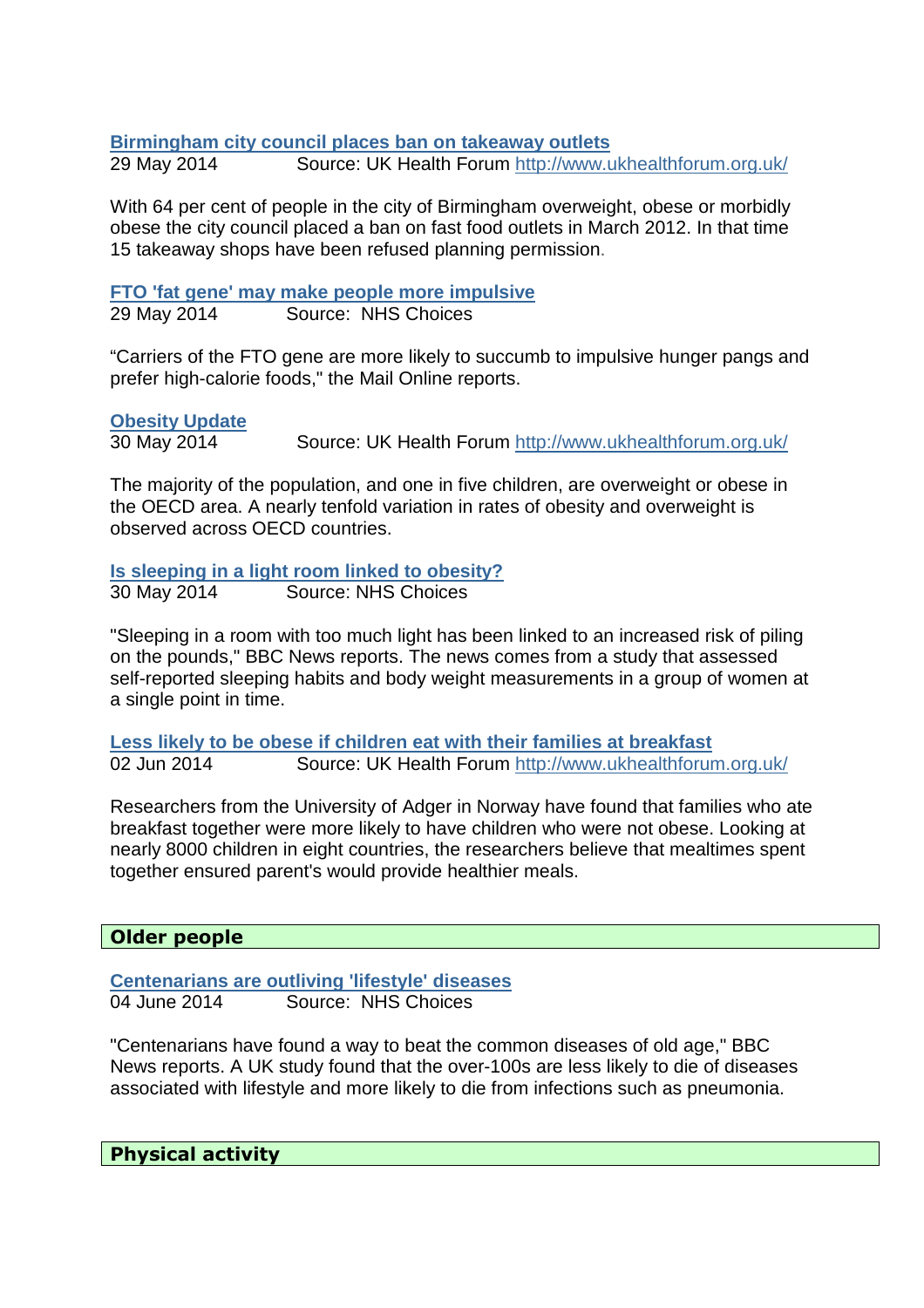#### **Failure of school scheme to boost children's physical activity**  29 May 2014 Source: UK Health Forum http://www.ukhealthforum.org.uk/

Active for Life Year 5 was a scheme to get children to be more active. The scheme included 60 schools with over 2,000 children between the ages of eight and 10. A team from the University of Bristol investigated the effectiveness of the scheme and found that it did not increase time spent being moderately or vigorously active or reduce time spent being sedentary. There was also no reported effect on children's consumption of fruit and vegetables.

**Quality, not quantity, of exercise helps reduce weight and improve health**  02 Jun 2014 Source: UK Health Forum http://www.ukhealthforum.org.uk/

Researchers from Skidmore College have been studying different exercise regimens and their successes in improving health. The research showed that doing a multidimensional exercise regimen of stretching, resistance, interval sprint and endurance exercises had the greatest result in the trial. The lead researchers have criticised health organisations' messages believing they are too complex and difficult for the public to understand.

**Activity aids breast cancer survival** 09 June 2014 Source www.bbc.co.uk

Exercise can aid recovery after breast cancer but many women are not active enough, a study suggests.

# **Sexual health**

**Schools 'avoid proper sex education'** 06 June 2014 Source: www.bbc.co.uk

Current legislation on sex education is confusing and allows some schools to avoid teaching the subject beyond the basics, say campaigners.

# **Smoking**

**Public health experts urge WHO not to control e-cigarettes**  29 May 2014 Source: UK Health Forum http://www.ukhealthforum.org.uk/

53 researchers and public health specialists have signed an open letter to the World Health Organisation (WHO) to urge them not to "control and suppress e-cigarettes."

**E-cigarette exposure increases smoking urges**  02 Jun 2014 Source: UK Health Forum http://www.ukhealthforum.org.uk/

Research using young adult smokers investigated the exposure of e-cigarettes on participant's desire for regular and e-cigarettes. They found that exposure to e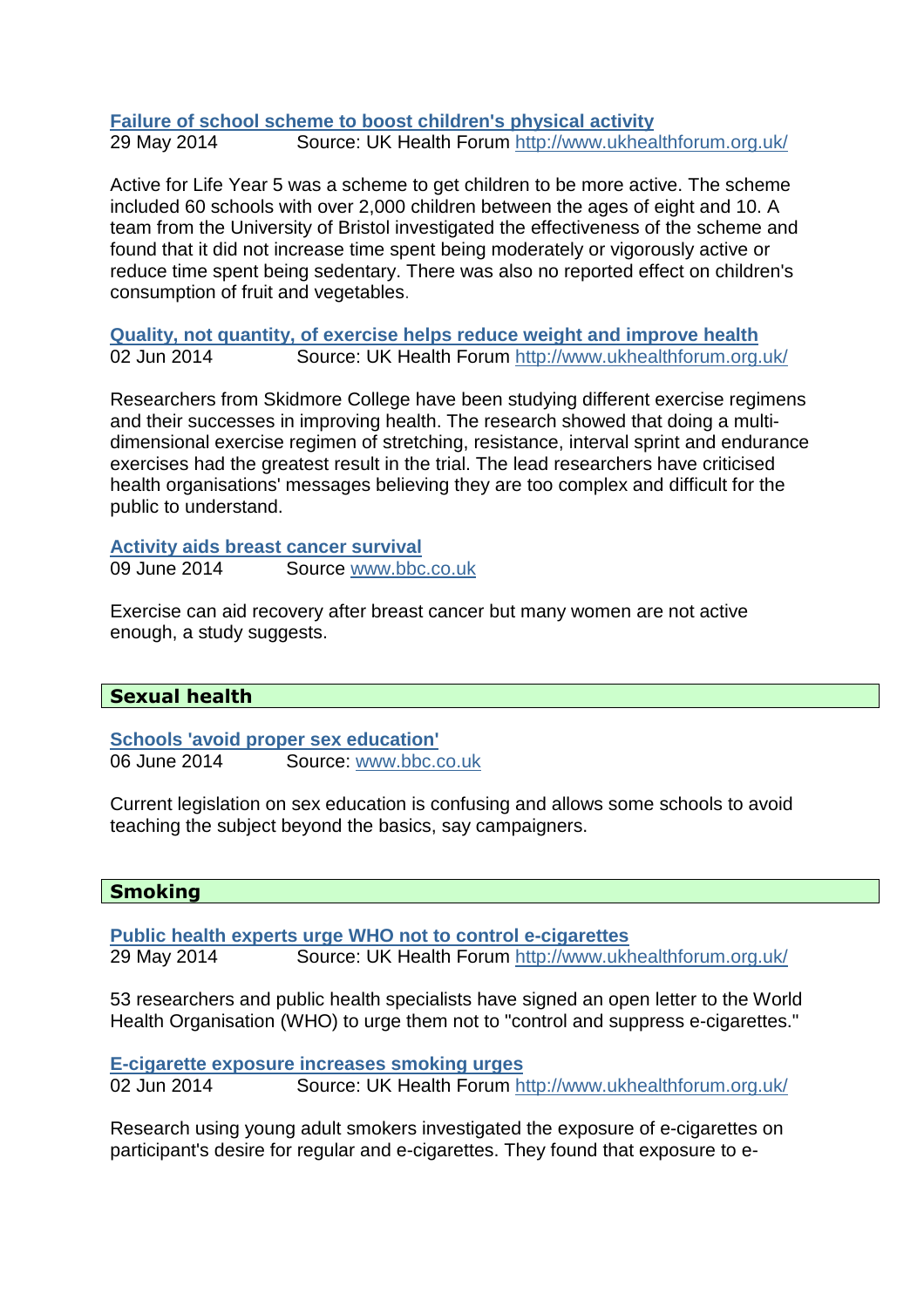cigarettes increased desire for both regular and e-cigarettes. The researchers concluded that attention should be placed on users and observers of e-cigarettes.

### **Smoking could cause hearing loss**

02 Jun 2014 Source: UK Health Forum http://www.ukhealthforum.org.uk/

Research from the University of Manchester has found that smokers have 15.1 percent higher odds of hearing loss compared to non-smokers

**France to ban e-cigarettes from public places** 

04 Jun 2014 Source: UK Health Forum http://www.ukhealthforum.org.uk/

France has released draft legislation to ban the use of e-cigarettes in public places. If the legislation goes through, France would become the first large European county to ban e-cigarettes. It is also looking to bring in plain packaging for tobacco products

# **Social & economic issues**

**Link between level of education and smoking**  28 May 2014 Source: UK Health Forum http://www.ukhealthforum.org.uk/

Researchers from Yale University have been examining the role education plays in the uptake of smoking. They have found that although adults with college degrees are less likely to smoke these choices have already been decided during their adolescence. The study found school policies, peers and expectations about the future at the ages of 13 to 15 helped predict smoking at ages 26 to 29

**The lower a persons social economic status, the less likely they are to use weight loss strategies** 

28 May 2014 Source: UK Health Forum http://www.ukhealthforum.org.uk/

Researchers from McGill University, Canada have found that people with low-income are less likely than their high-income counter-parts to use healthy weight loss strategies. Though lack of funds can explain those in lower income brackets not going to weight loss groups it did not explain why they would not take the advice of drinking more water or reducing their intake of fats and sweets.

**Socioeconomic status can effect the odds of certain cancers**  29 May 2014 Source: UK Health Forum http://www.ukhealthforum.org.uk/

Researchers from New York State Cancer Registry have found that the type of cancer a person develops can be dependent on their socioeconomic status. People in greater poverty are more likely to develop cancers such as Larynx, cervix, penis and liver while those in more affluent areas have greater odds of developing melanoma, thyroid and testis cancer. Researchers also noted that although cancer rates were the same across all socioeconomic levels, those in greater poverty were more likely to die from the cancer compared to affluent groups.

#### **Women's health**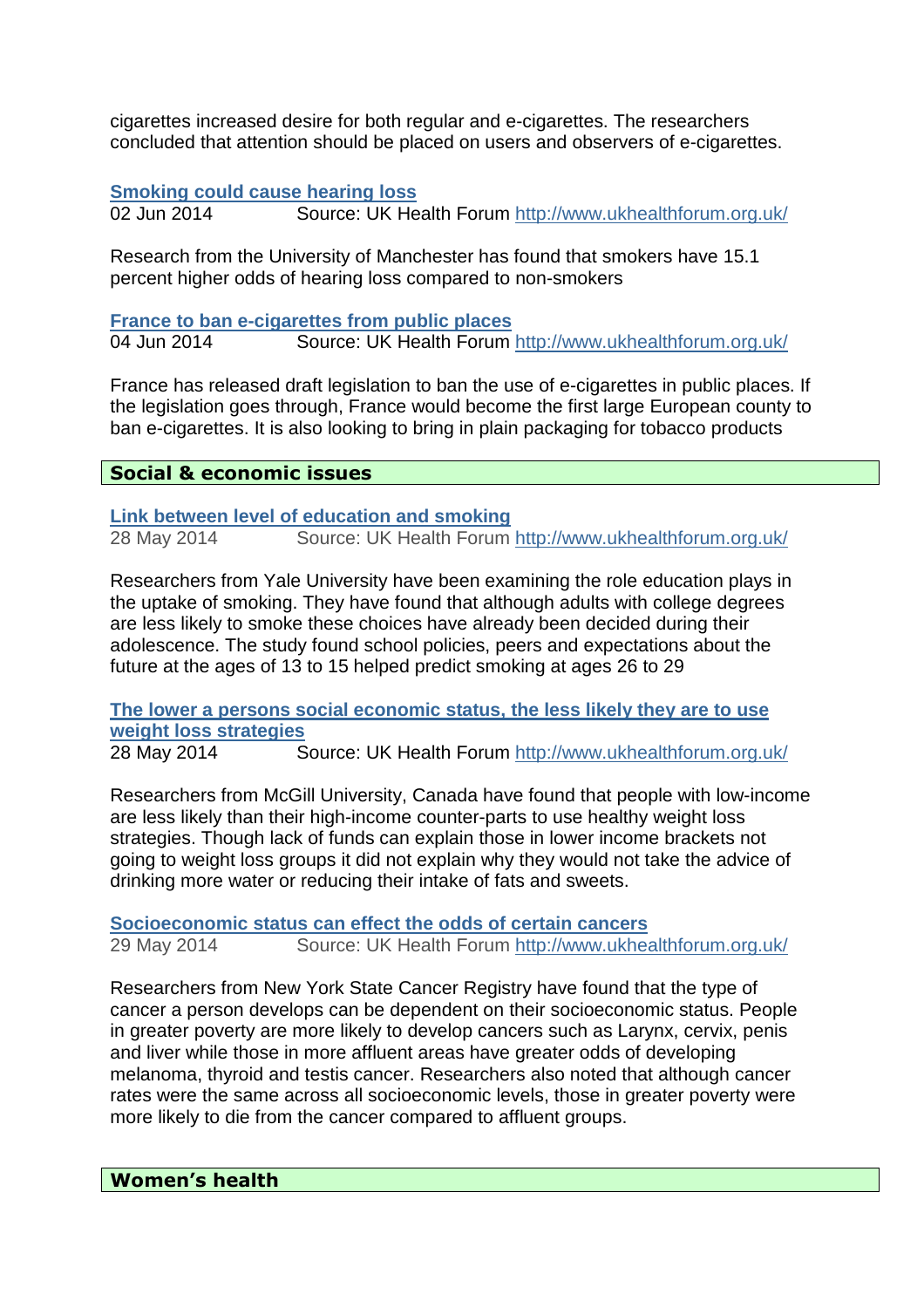#### **Staying active 'helps normal births'**

28 May 2014 Source: www.bbc.co.uk

Pregnant women who stay active are more likely to have a normal birth without the need for medical intervention, research shows.

**Ignoring unplanned pregnancy a false economy for local authorities**  29th May, 2014 Source: FPA http://www.fpa.org.uk

7.4 million women aged between 15 and 44 in England live in an area where the local authority currently has no strategy to reduce unplanned pregnancy

**New report into body image during pregnancy and after birth** 2 June 2014 Source: Department for Culture, Media & Sport https://www.gov.uk/government/organisations/department-for-culture-media-sport

Becoming a mother is a time of transition and transformation, yet women face cultural messages about the importance of getting their bodies back to shape after having a baby, Minister for Women and Equalities Jenny Willott said today as she welcomes a new report by Susie Orbach and Holli Rubin.

#### **Workplace health**

**EU Strategic Framework on Health and Safety at Work 2014-2020** 07 June 2014 Source: EU Business www.eubusiness.com

The European Commission presented on 6 June a new Strategic Framework on Health and Safety at Work 2014 – 2020, with the aim of better protecting the more than 217 million workers in the EU from work-related accidents and diseases.

**Local news: []** 

**Other relevant bulletins – in order to avoid duplication we leave Department of Health and NICE publication to Public Health Awareness Bulletins.** 

| <b>Other South East Public Health news update services</b> |                          |                                           |
|------------------------------------------------------------|--------------------------|-------------------------------------------|
| <b>Title</b>                                               | <b>Focus areas</b>       | <b>Contact details/ Website</b>           |
| <b>NICE</b>                                                | A monthly update         | https://www.evidence.nhs.uk/about-        |
| Public                                                     | containing national      | evidence-services/bulletins-and-          |
| Health                                                     | public health news and   | alerts/whats-new-in-public-health/public- |
| Awareness                                                  | information from NICE.   | health-bulletin-archive                   |
| <b>Bulletins</b>                                           |                          |                                           |
| Health                                                     | Fortnightly email update | <b>Jill Rutland</b>                       |
| Intelligence                                               | containing public health | Kent & Medway Public Health Network       |
| bulletin                                                   | news, publications and   | jill.rutland@nhs.net                      |